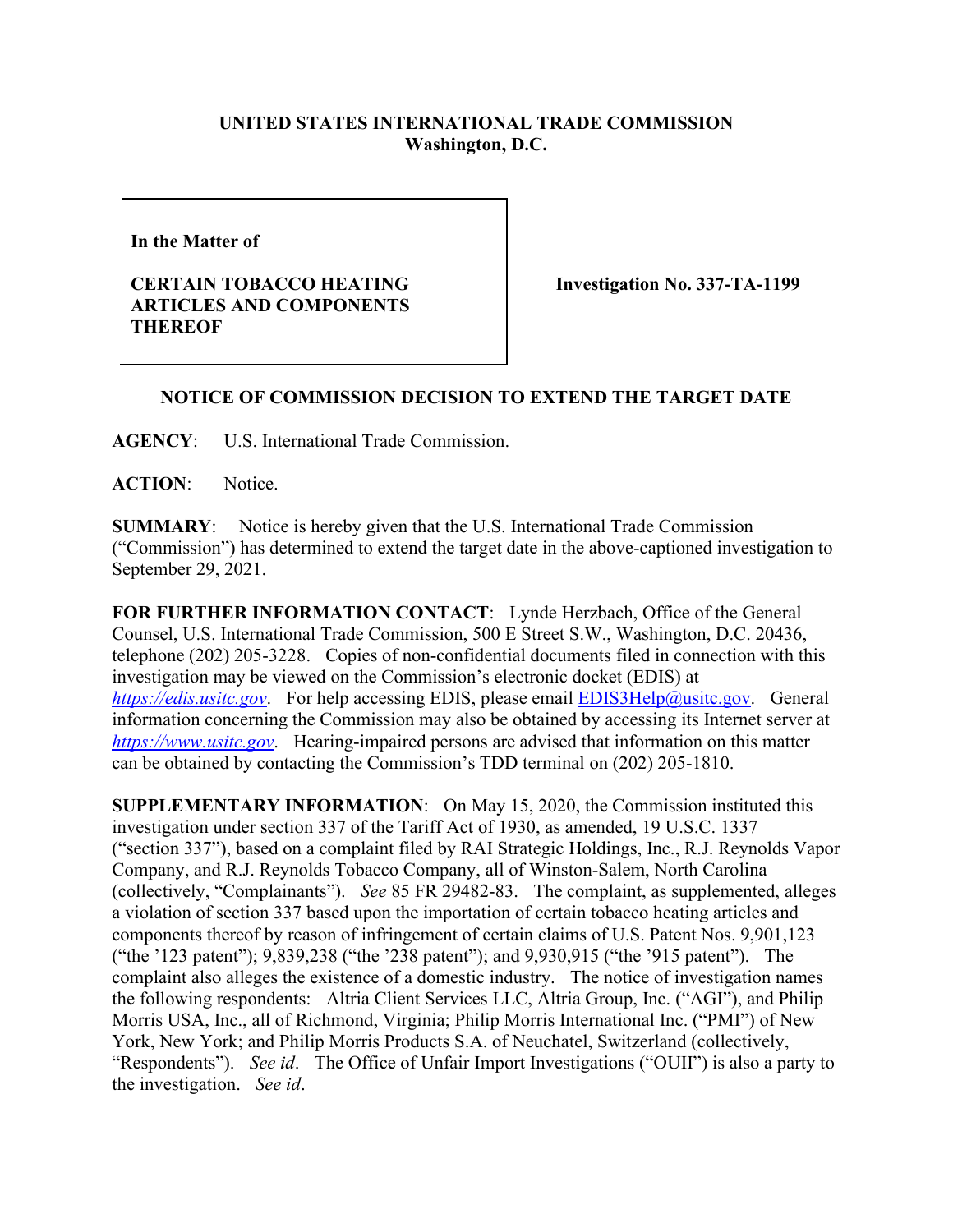The Commission previously terminated respondents AGI and PMI from the investigation based on Complainants' partial withdrawal of the complaint. *See* Order No. 24 (Dec. 14, 2020), *unreviewed by* Notice (Jan. 5, 2021).

The Commission previously affirmed that the economic prong of the domestic industry requirement is satisfied under 19 U.S.C. § 1337(a)(3)(A) with respect to the '238 and '915 patents and provided supplemental analysis. Order No. 35 (Jan. 19, 2021), *affirmed in part by* Notice (Feb. 18, 2021).

On May 14, 2021, the presiding ALJ issued the final initial determination on violation ("FID"), which finds a violation of section 337 based on infringement of the '123 patent and the '915 patent and finds no violation as to the '238 patent.

On July 27, 2021, the Commission determined to review the FID in part. 86 FR 41509- 11 (Aug. 2, 2021). Specifically, the Commission determined to review: (1) as to the '915 patent, the ALJ's construction of the limitation "electrical energy source" recited in asserted claims 1 and 3 and the FID's infringement, technical prong, and invalidity findings to the extent they may be affected by a modified claim construction; (2) as to the '123 patent, the FID's obviousness and domestic industry findings; and (3) as to the '238 patent, the FID's infringement finding. *Id*. The Commission also asked the parties to address a question related to the issues under review regarding the '915 patent. *Id*. The Commission further requested briefing on remedy, bonding, and the public interest. *Id*.

On August 10, 2021, Complainants, Respondents, and OUII each filed an initial written response to the Commission's request for briefing. On August 17, 2021, Complainants and Respondents each filed a reply submission. On August 20, 2021, OUII filed its reply submission.

On August 5, 6, 9, and 10, 2021, twenty-nine members of the public submitted public interest submissions. On August 9, 2021, the Hispanic Leadership Fund and the National Minority Quality Form filed public interest submissions. On August 10, 2021, Nextera Healthcare filed a public interest submission. On August 11, 2021, Tom Miller, the Attorney General of Iowa, filed a public interest submission.

The Commission has determined to extend the target date for completing this investigation to September 29, 2021.

The Commission vote for this determination took place on August 30, 2021.

The authority for the Commission's determination is contained in section 337 of the Tariff Act of 1930, as amended (19 U.S.C. 1337), and in Part 210 of the Commission's Rules of Practice and Procedure (19 CFR Part 210).